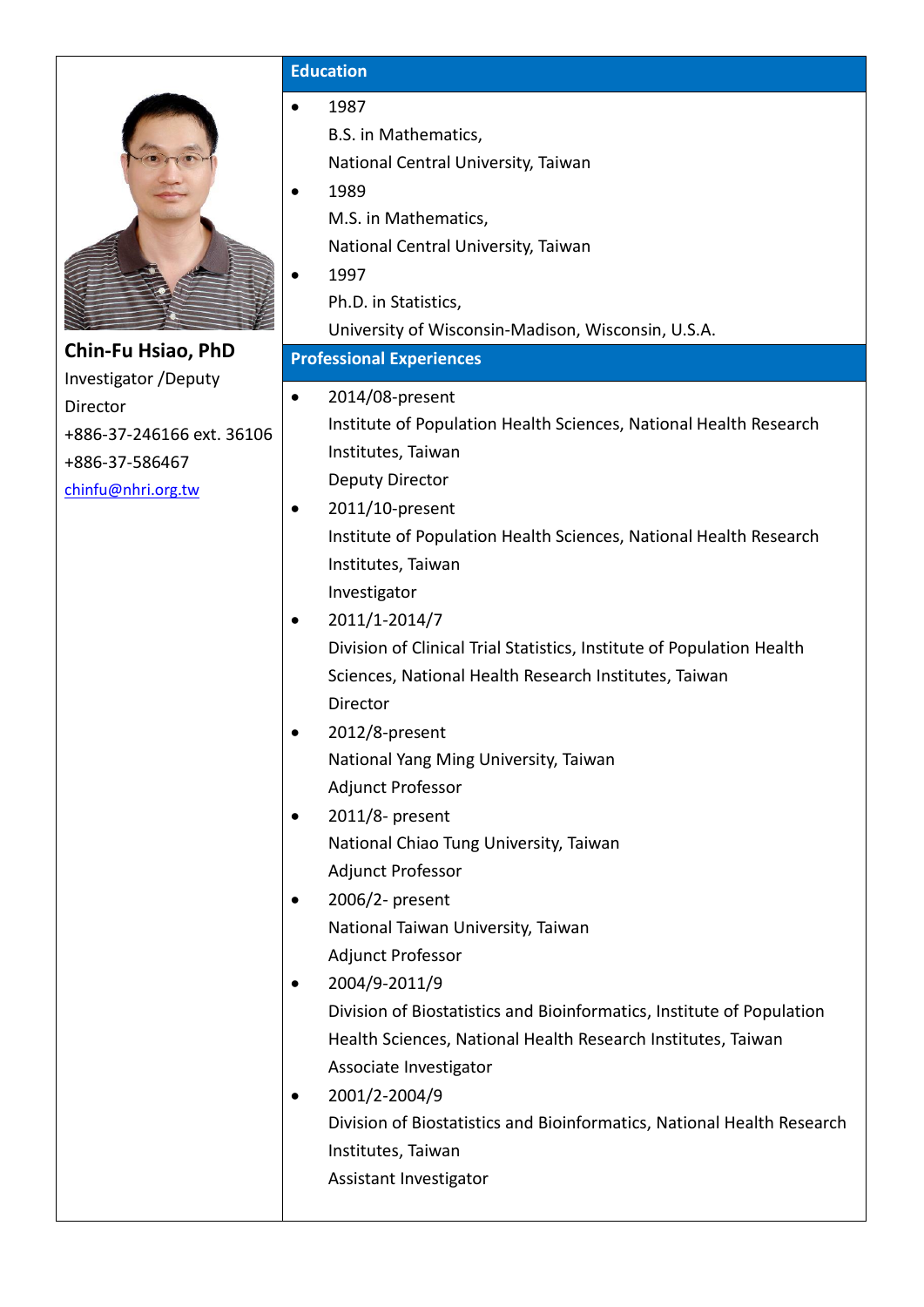## **Research Interests**

Bayesian analysis, clinical trials, genetic study

#### **Research Activities & Accomplishment**

Over 136 SCI papers (since 1997), 4 book chapters, and one book in statistical, medical, genomics, and bioinformatics journals. National Health Research Institutes-Institutional Repository: http://ir.nhri.org.tw/handle/3990099045/5410

#### **Selected Publications**

#### **Book:**

Liu JP, Chow SC, and **Hsiao CF**. (2012). Design and Analysis of Bridging Studies, Chapman & Hall/CRC, Taylor & Francis, New York, NY. **Book Chapters:**

- **Hsiao CF**, Tsou, HH, Liu JP, Wu YJ. (2012). A Bayesian approach for evaluation of bridging studies. In: Liu JP, Chow SC, and Hsiao CF (Eds.), Design and Analysis of Bridging Studies, Chapman & Hall/CRC, Taylor & Francis, New York, NY.
- **Hsiao CF**, Tsou, HH, Liu JP, Wu YJ. (2012). Two-stage designs of bridging studies. In: Liu JP, Chow SC, and Hsiao CF (Eds.), Design and Analysis of Bridging Studies, Chapman & Hall/CRC, Taylor & Francis, New York, NY.
- **Hsiao CF**, Wang M, Chen HD, and Liu JP. (2008).Translation in clinical information between populations-bridging studies. In: Cosmatos D and Chow SC (Eds.), Translational Medicine: Strategies and Statistical Methods, Chapman Hall/CRC Press, Taylor & Francis, New York, NY.
- **Hsiao CF**, Tsou HH, and Chow SC. Translation in clinical technologytraditional Chinese medicine. In: Cosmatos D and Chow SC (Eds.), Translational Medicine: Strategies and Statistical Methods, Chapman Hall/CRC Press, Taylor & Francis, New York, NY.

## **Papers:**

Liu JT, Tsou HH\*. Lan KKG, Chen CT, Lai YH, Chang WJ, Tzeng CS, **Hsiao CF**\*. (2016). Assessing the consistency of the treatment effect under the discrete random effects model in multiregional clinical trials, accepted by Statistics in Medicine.

Chie WC, Blazeby JM, **Hsiao CF**, Chiu HC, Poon RT, Mikoshiba N, Al-Kadhimi G, Heaton N, Calara J, Collins P, Caddick K, Costantini A, Vilgrain V, Chiang C. (2016). Differences in health-related quality of life between European and Asian patients with primary liver cancer, accepted by Asia-Pacific Journal of Clinical Oncology.

Chen MH, Lin J, **Hsiao CF**, Shan YS, Chen YC, Chen LT, Liu TW, Li CP, Chao Y. (2016). A phase II study of sequential capecitabine plus oxaliplatin followed by docetaxel plus capecitabine in patients with unresectable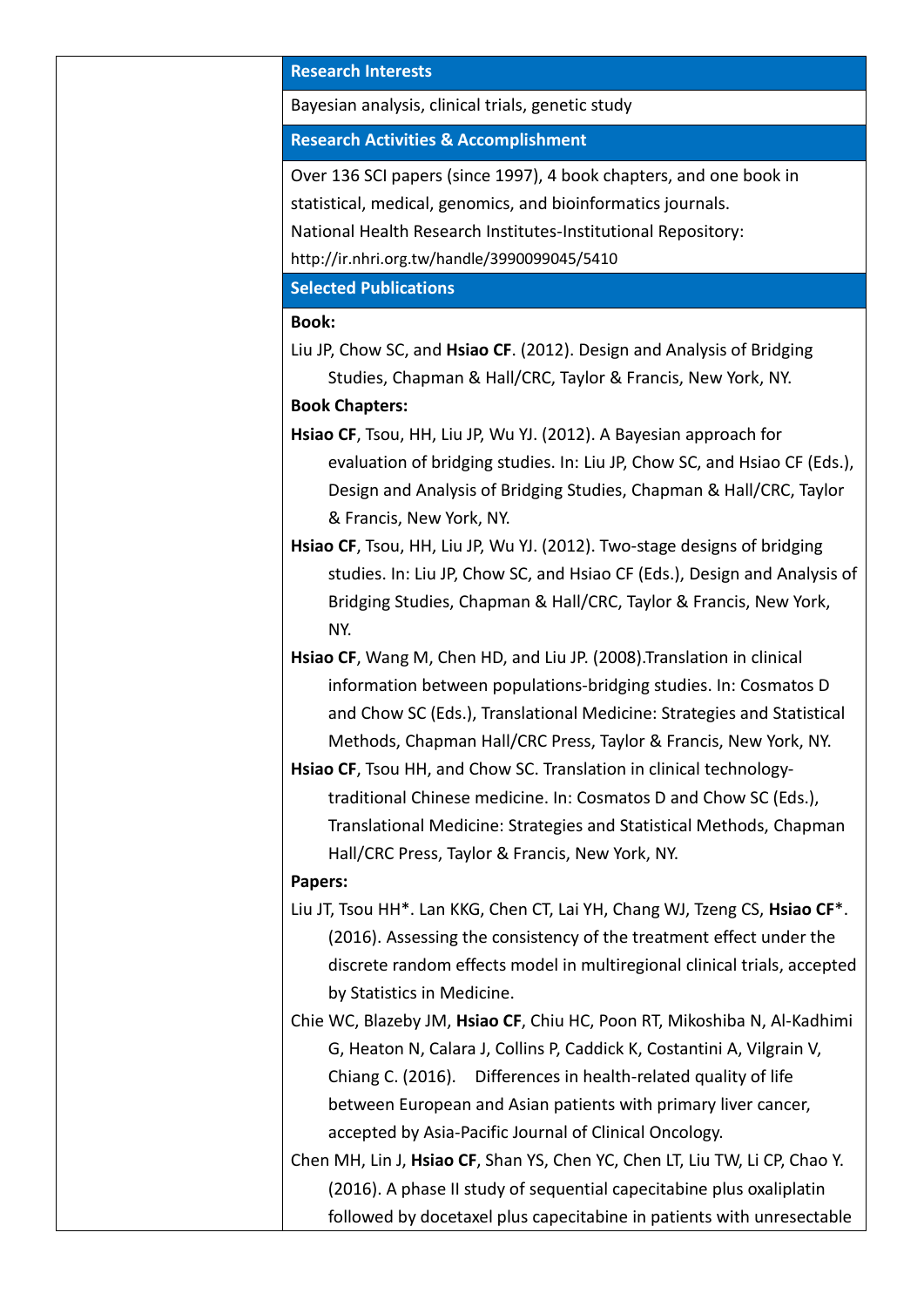| gastric adenocarcinoma: The TCOG 3211 clinical trial, Medicine,                    |
|------------------------------------------------------------------------------------|
| 95(3):e2565.                                                                       |
| Chen KY, Hsiao CF, Chang GC, Tsai YH, Su WC, Chen YM, Huang MS, Tsai FY,           |
| Jiang SS, Chang IS, Chen CY, Hsiung CA, Chen CJ, Yang PC. (2015).                  |
| Estrogen receptor gene polymorphisms and lung adenocarcinoma risk                  |
| in never-smoking women, Journal of Thoracic Oncology, 10(10):1413-                 |
| 20.                                                                                |
| Wu YJ, Chen CT, Tsou HH, Hsiao CF. (2015). Evaluating the relative cost of a       |
| targeted design versus an untargeted design for randomized clinical                |
| trials, Drug Designing: Open Access, 4:120.                                        |
| Chie WC, Yu F, Li M, Baccaglini L, Blazeby JM, Hsiao CF, Chiu HC, Poon RT,         |
| Mikoshiba N, Al-Kadhimi G, Heaton N, Calara J, Collins P, Caddick K,               |
| Costantini A, Vilgrain V, Chiang C. (2015). Quality of life changes in             |
| patients undergoing treatment for hepatocellular carcinoma, Qual Life              |
| Res, 24(10):2499-506.                                                              |
| Chiang C, Hsiao CF, Liu JP. (2014) Sample size determination for individual        |
| bioequivalence inference. PLoS ONE, 9(10):e109746. (Co-first                       |
| author)                                                                            |
| Yoon S, Assimes TL, Quertermous T, Hsiao CF, Chunag LM, Hwu CM,                    |
| Rajaratnam B, Olshen RA. (2014). Insulin resistance: regression and                |
| clustering, PLoS One, 9(6):e94129.                                                 |
| Chiang C, Hsiao CF, Liu JP. (2014). Sample size determination for within-          |
| device precision, Journal of Chemometrics, 28(3):202-211. (Co-first                |
| author)                                                                            |
| Wang LW, Hsiao CF, Chen WT, Lee HH, Lin TC, Chen HC, Chen HH, Chien CR,            |
| Lin TY, Liu TW. (2014). Celecoxib plus chemoradiotherapy for locally               |
| advanced rectal cancer: A phase II TCOG study, Journal of Surgical                 |
| Oncology, 109(6):580-585.                                                          |
| Wu YJ, Tan TS, Chow SC, Hsiao CF*. (2014). Sample size estimation of               |
| multiregional clinical trials with heterogeneous variability across                |
| regions, Journal of Biopharmaceutical Statistic, 24: 254-271.                      |
| Huang YF, Chang WJ, Hsiao CF <sup>*</sup> . (2013). An empirical Bayes approach to |
| evaluation of results for a specific region in multi-regional clinical             |
| trials, Pharmaceutical Statistics, 11(4):295-299.                                  |
| Chen KY, Hsiao CF, Chang GC, Tsai YH, Su WC, Chen YM, Huang MS, Hsiung             |
| CA, Chen CJ, Yang PC. (2013). EGFR polymorphisms, hormone                          |
| replacement therapy, and lung adenocarcinoma risk: analysis from a                 |
| genome-wide association study in never-smoking women,                              |
| Carcinogenesis, 34(3):612-619. (co-first author)                                   |
| Lo YL, Hsiao CF, Chang GC, Tsai YH, Huang MS, Su WC, Chen YM, Hsin CW,             |
| Chang CH, Yang PC, Chen CJ, Hsiung CA. (2013). Risk factors for                    |
| primary lung cancer among never smokers by gender in a matched                     |
|                                                                                    |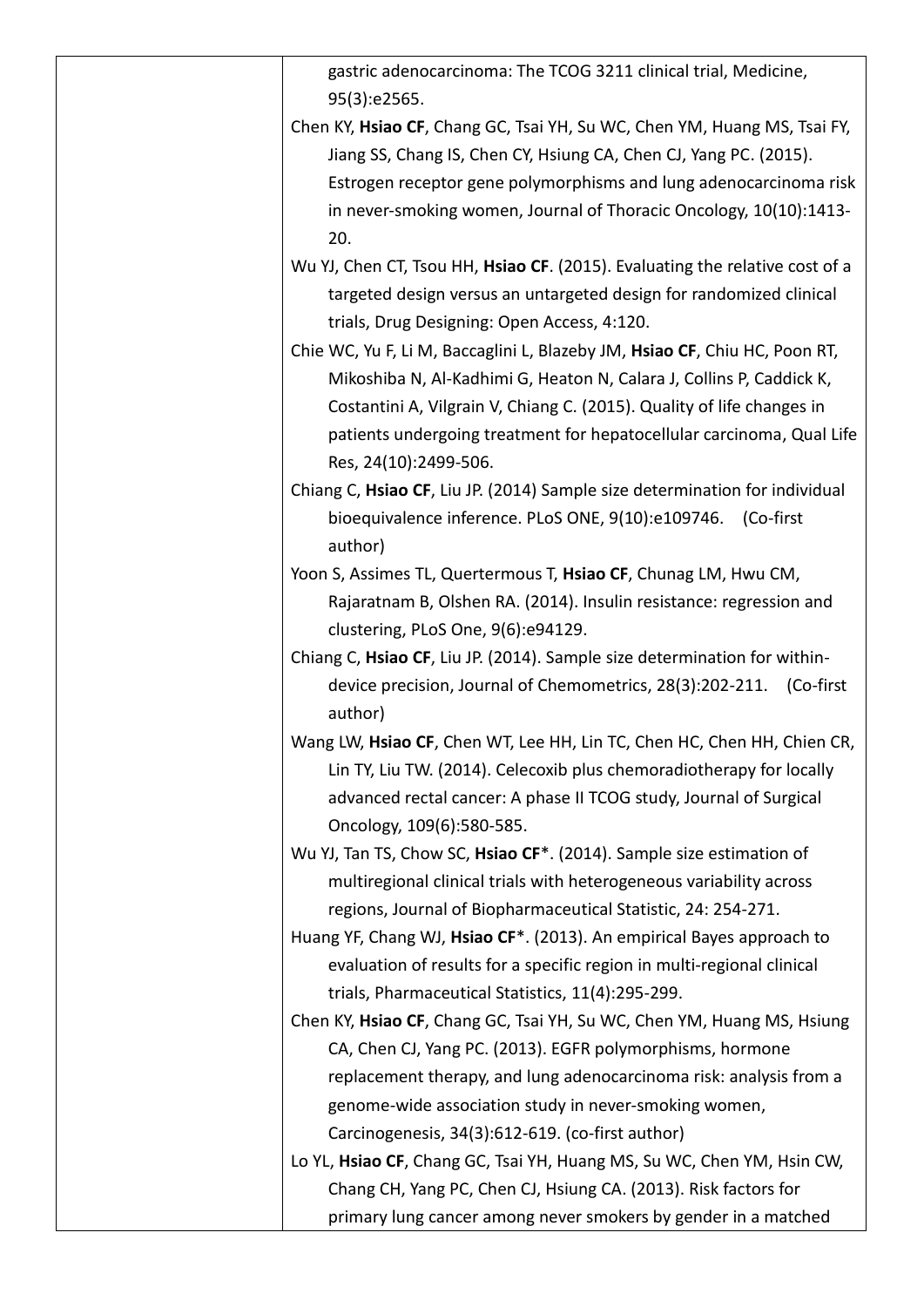| case-control study, Cancer Causes Control, 24(3):567-576.                            |
|--------------------------------------------------------------------------------------|
| Shiah HS, Chen CY, Dai CY, Hsiao CF, Lin YJ, Su WC, Chang JY, Whang-Peng J,          |
| Lin PW, Huang JD, Chen LT. (2013). Randomised clinical trial:                        |
| comparison of two everolimus dosing schedules in patients with                       |
| advanced hepatocellular carcinoma, Alimentary Pharmacology &                         |
| Therapeutics, 37(1): 62-73.                                                          |
| Hsiao CF, Sheu WWH, Huang YJ, Lin MW, Curb D, Ranade K, Quertermous                  |
| T, Chen YM, Chen IYD, Wu KD. (2012). The effects of the rennin-                      |
| angiotensin-aldosterone system gene polymorphisms on insulin                         |
| resistance in hypertensive families, Journal of The Rennin-                          |
| Angiotensin-Aldosterone System, 13(4): 446-454.                                      |
| Tsou HH, Hung J, Chen YM, Huang WS, Chang WJ, Hsiao CF*. (2012).                     |
| Establishing consistency across all regions in a multi-regional clinical             |
| trial, Pharmaceutical Statistics, 11(4):295-299. (Correspondence)                    |
| Tsou HH, Tsong Y, Chang WJ, Done XY, Hsiao CF. (2012). Design and analysis           |
| issues of multi-regional clinical trials with different regional primary             |
| endpoints, Journal of Biopharmaceutical Statistic, 22(5): 1051-1059.                 |
| Chow SC, Chiang C, Liu JP, Hsiao CF*. (2012). Statistical methods for                |
| bridging studies, Journal of Biopharmaceutical Statistic, 22(5): 903-                |
| 915. (Correspondence)                                                                |
| Chen CT, Hung HMJ, Hsiao CF*. (2012). Design and evaluation of multi-                |
| regional trials with heterogeneous treatment effect across regions,                  |
| Journal of Biopharmaceutical Statistic, 22(5): 1037-1050.                            |
| (Correspondence)                                                                     |
| Huang WS, Liu JP, Hsiao CF*. (2011). An alternative phase II/III design for          |
| continuous endpoint, Pharmaceutical Statistics, 10: 105-114.                         |
| (Correspondence)                                                                     |
| Tsou HH, Chien TY, Liu JP, Hsiao CF <sup>*</sup> . (2011). A consistency approach to |
| evaluation of bridging studies and multiregional trials, Statistics in               |
| Medicine, 17: 2171-2186. (Correspondence)                                            |
| Chow SC, Hsiao CF. (2010). Bridging diversity: extrapolating foreign data to         |
| a new region, Pharmaceutical Medicine, 24(6): 349-362. (Equally                      |
| contributed)                                                                         |
| Tsai HJ, Hsiao CF, Ho LT, Chuang LM, He CT, Curb JD, Quertermos T, Hsiung            |
| CA, Sheu HH. (2010). Genetic Variants of Human Urea Transporter-2                    |
| are Associated with Metabolic Syndrome in Asian Population, Clinica                  |
| Chimica Acta, 14: 411(23-24). (co-first author)                                      |
| Tsou HH, Chow SC, Lan KKG, Liu JP, Wang M, Chern HD, Ho LT, Hsiung CA,               |
| Hsiao CF <sup>*</sup> . (2010). Proposals of Statistical Consideration to Evaluation |
| of Results for a Specific Region in Multi-regional Trials - Asian                    |
| Perspective, Pharmaceutical Statistics, 9: 201-206. (Correspondence).                |
| Ko FS, Tsou HH, Liu JP, Hsiao CF*. (2010). Sample size determination for a           |
|                                                                                      |